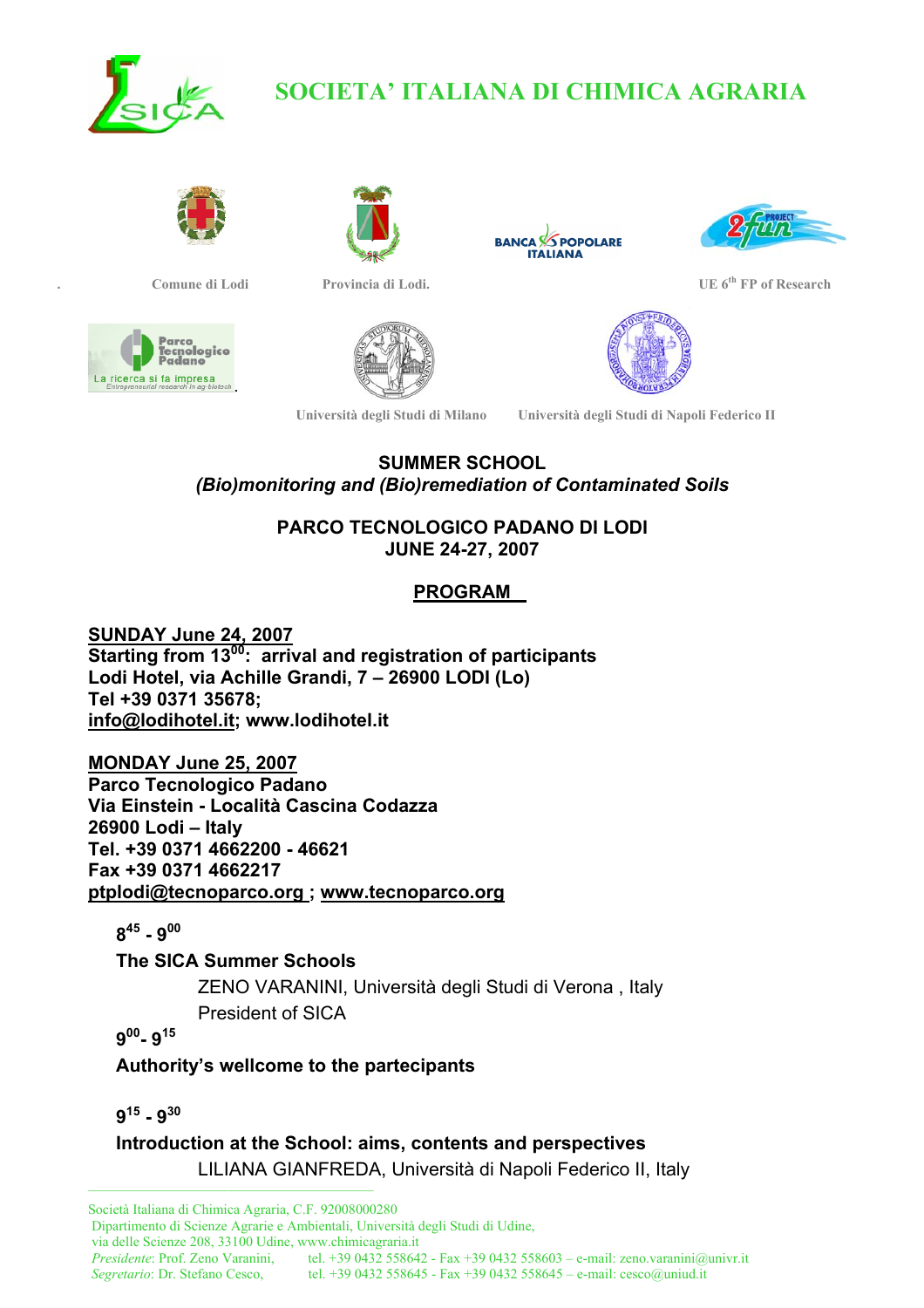

 **SOCIETA' ITALIANA DI CHIMICA AGRARIA**

#### **930-1030**

**Contaminated sites in Europe: nature, kind of contamination, distribution, rehabilitation and land use destination according to Italian and European legislations"** 

FRANCESCA QUERCIA, Agency for Environmental Protection and Technical Services (APAT), Italy **1030–1100** 

COFEE BREAK

**1100 – 1200**

**Heavy metal speciation and bioavailability to monitor contaminated soils** 

PAOLA ADAMO, Università di Napoli Federico II, Italy

## **1200 – 1300**

#### **Full chain approaches to risk assessment in Europe**

FREDERIC Y. BOIS, Delegue scientifique de la Direction des Risques Chroniques Scientific Officer - DRC France

 $13^{00} - 14^{30}$ 

LUNCH

**1430 -1530** 

#### **Bioccumulation factor: limits in phytoremediation**

FANJIE ZHAO, Rothamsted Research, UK

**1530**-**16**<sup>30</sup>

**Mycoremediation of organic and inorganic pollutants in soils**  SILVIA PEROTTO, Università di Torino, Italy

**1630- 1700**  COFFE BREAK

#### **1700 – 1800**

## **Rhizoremediation and phytodegradtion of soil organic pollutants**

JEAN-PAUL SCHWITZGUEBEL, Laboratory for Environmental Biotechnology , École Polytechnique Fèdèrale de Lausanne, CH

\_\_\_\_\_\_\_\_\_\_\_\_\_\_\_\_\_\_\_\_\_\_\_\_\_\_\_\_\_\_\_\_\_\_\_\_\_\_\_\_\_\_\_\_\_\_1

Dipartimento di Scienze Agrarie e Ambientali, Università degli Studi di Udine,

via delle Scienze 208, 33100 Udine, www.chimicagraria.it

 *Segretario*: Dr. Stefano Cesco, tel. +39 0432 558645 - Fax +39 0432 558645 – e-mail: cesco@uniud.it

Società Italiana di Chimica Agraria, C.F. 92008000280

*Presidente:* Prof. Zeno Varanini, tel. +39 0432 558642 - Fax +39 0432 558603 – e-mail: zeno.varanini@univr.it *Segretario*: Dr. Stefano Cesco, tel. +39 0432 558645 - Fax +39 0432 558645 – e-mail: cesco@uniud.it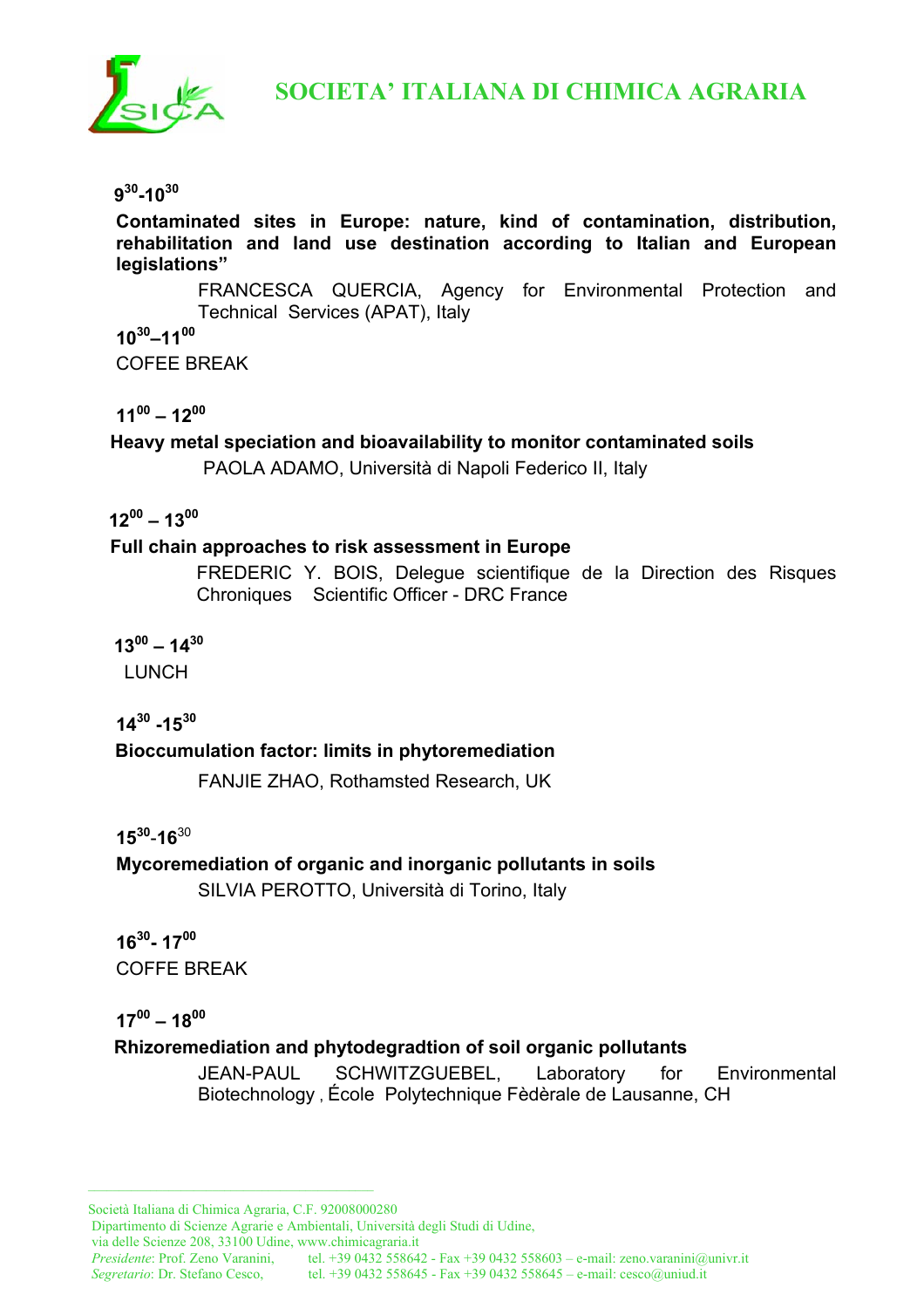

# **SOCIETA' ITALIANA DI CHIMICA AGRARIA**

**TUESDAY June 26, 2007 Parco Tecnologico Padano Via Einstein - Località Cascina Codazza 26900 Lodi – Italy Tel. +39 0371 4662200 - 46621 Fax +39 0371 4662217 ptplodi@tecnoparco.org ; www.tecnoparco.org**

 **900 – 1000**

 **Biogeochemical and hydraulic controls of organic contaminant fate in soils"**  KAI TOSCHE, University of Jena, Germany

 **1000 – 1100**

**Molecular tool to monitor microbial communities in polluted environment**  DANIELE DAFFONCHIO, Università di Milano, Italy

**1100 - 1130** COFEE BREAK

**1130-1230**

 **Risk assessment and remediation of contaminate sites in UK: case studies"** 

GRAEME PATON, University of Aberdeen, UK

**1230-1430** 

LUNCH

 $14^{30} - 15^{30}$ 

**Techniques for the ex situ bioremediation of contaminated sites**  NICOLAS KALOGERAKIS, Technical University of Crete (TU-Crete)

**1530 - 1630**

**In situ bioremediation of groundwater contaminated by chlorinated solvents: present status of application and trends** 

FEDERICO AULENTA, Università La Sapienza, Roma, Italy

**1630 - 1730** 

**Sediments contaminated by chlorinated compounds and native microbial processes associated to their remediation.** 

GIULIO ZANAROLI, Università di Bologna, Bologna, Italy

\_\_\_\_\_\_\_\_\_\_\_\_\_\_\_\_\_\_\_\_\_\_\_\_\_\_\_\_\_\_\_\_\_\_\_\_\_\_\_\_\_\_\_\_\_\_1

Dipartimento di Scienze Agrarie e Ambientali, Università degli Studi di Udine,

via delle Scienze 208, 33100 Udine, www.chimicagraria.it

 *Presidente*: Prof. Zeno Varanini, tel. +39 0432 558642 - Fax +39 0432 558603 – e-mail: zeno.varanini@univr.it  *Segretario*: Dr. Stefano Cesco, tel. +39 0432 558645 - Fax +39 0432 558645 – e-mail: cesco@uniud.it

Società Italiana di Chimica Agraria, C.F. 92008000280